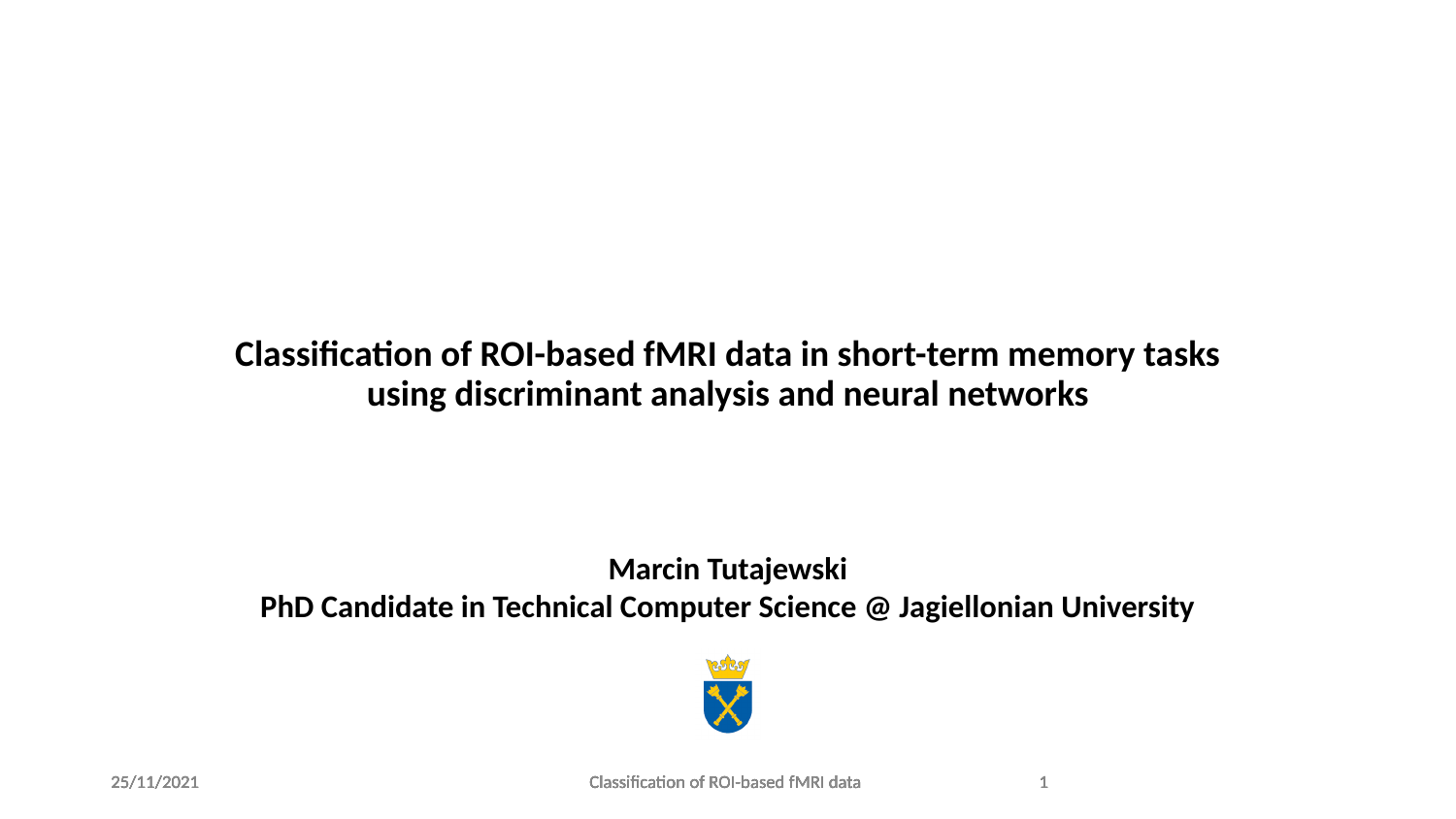#### People – cognitive, biodata, machine learning



**T** Marek M Fafrowicz H Ogińska B

Sikora-Wachowic

K Lewandowska A Ceglarek





P Oświęcimka M Wgtorek JK Ochab T Stanisz M Tutajewski

Podolak Sieradzki





**European Union** European Regional **Development Fund** 



#### Project **"Bio-inspired Artificial Neural Networks"** POIR.04.04.00-00-14DE/18-00 ( [http://bionn.matinf.uj.edu.pl\)](http://bionn.matinf.uj.edu.pl/)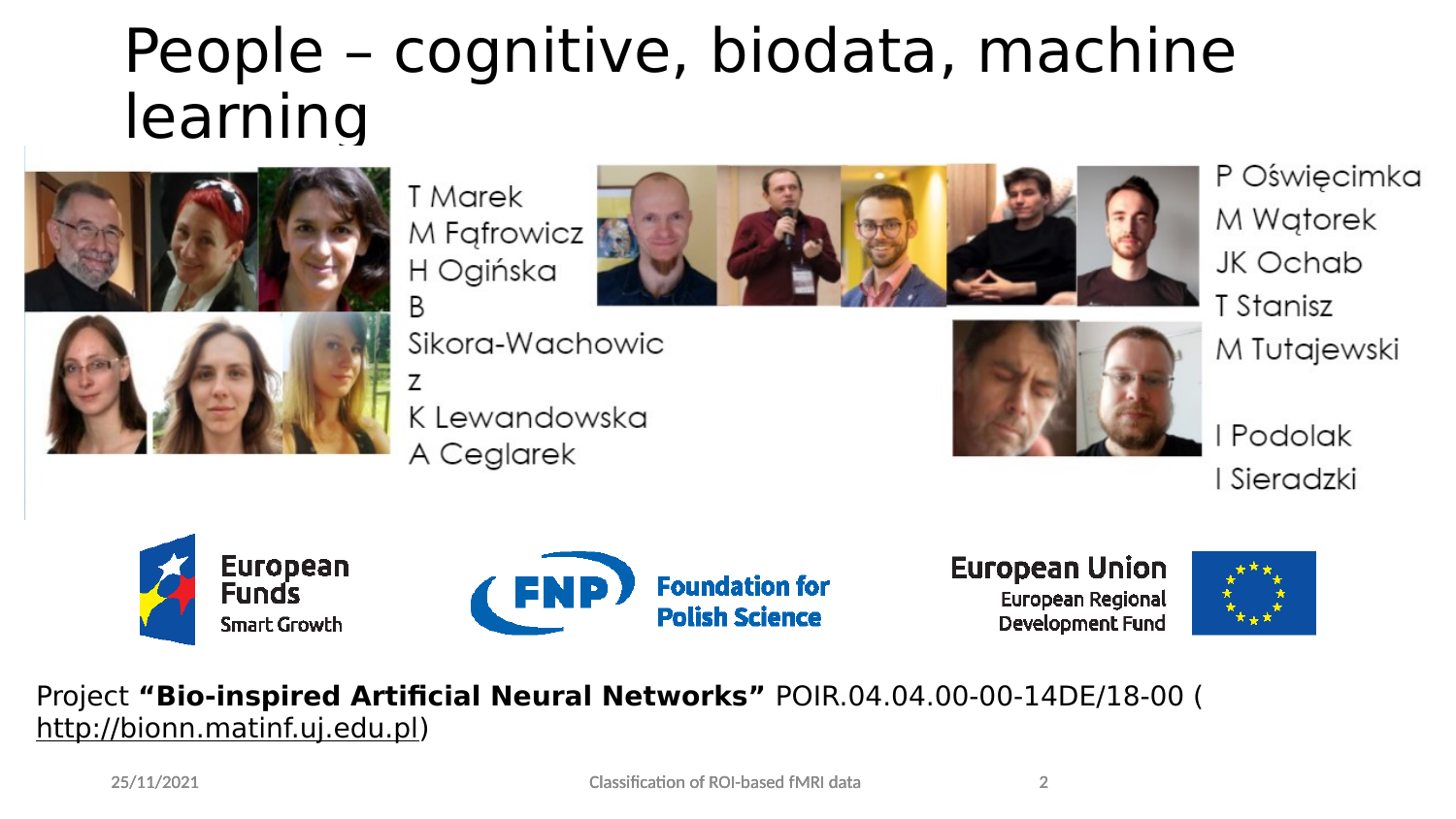# Agenda

#### **1. fMRI**

1.1 fMRI vs EEG

1.2. How can we extract time-series from fMRI data? 1.

#### **2. Short-term (working) memory experiment**

2.1. Purpose of the experiment 2.2. Participants 2.3 Results of the experiment 1.

#### **3. fMRI signal classification study**

3.1 Data split 3.2 Methods Used 3.3 Metrics 3.4 Results 3.5 Conclusions 3.6 Future work

1.

#### **4. Citations**

#### **5. Q&A**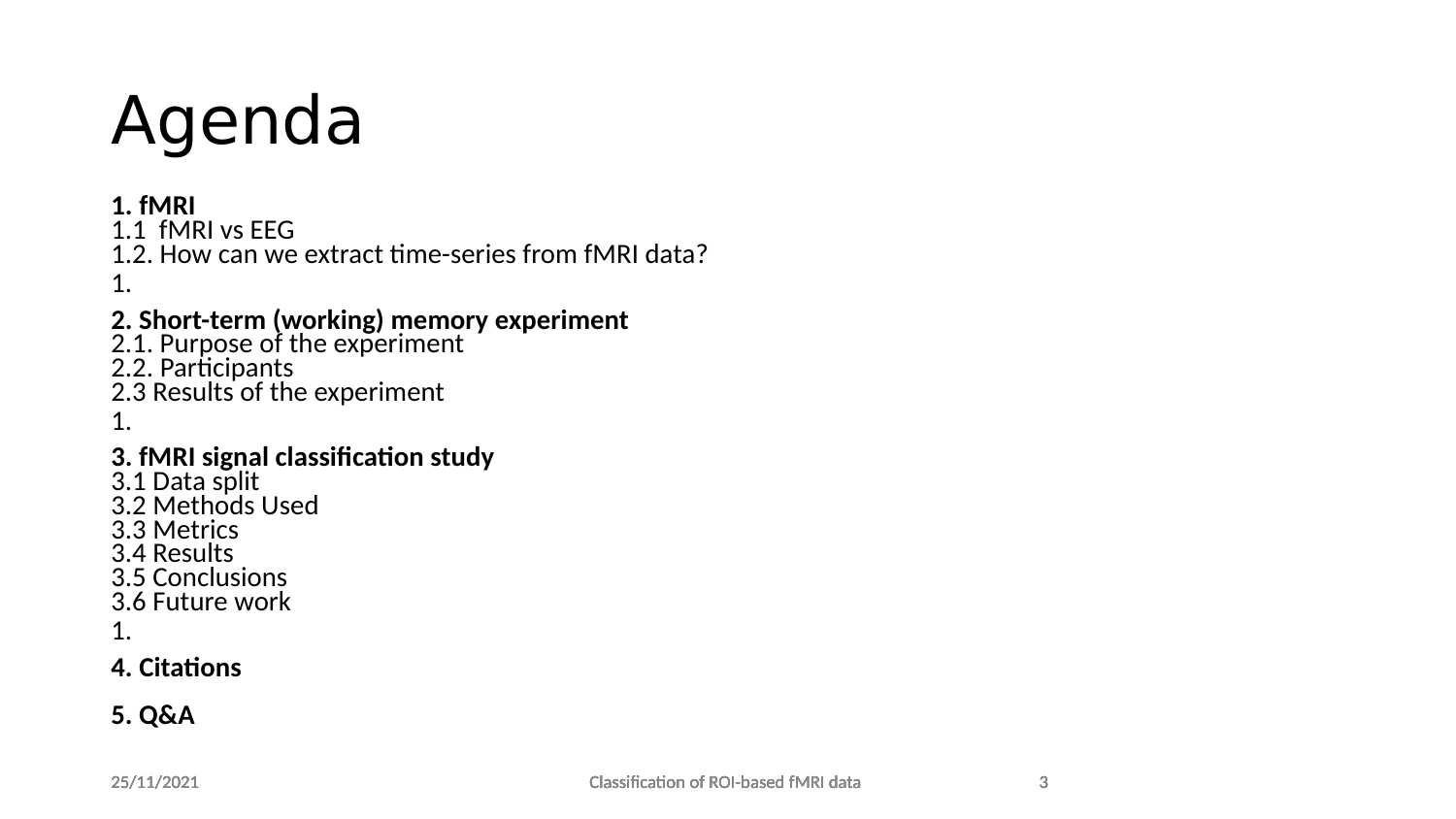### 1. fMRI

Functional magnetic resonance imaging (fMRI) is a method of studying brain activity based on the blood-oxygen level-dependent (BOLD) imaging.

Unlike EEG, fMRI does not directly measure brain activity, but instead it relies on fluctuations in the oxyganation level, blood volume, and flow.

•

#### • **fMRI scanner and fMRI scan**

https://www.flickr.com/photos/ jannem/6278833383 https://upload.wikimedia.org/ wikipedia/commons/1/10/CFSbrain-scan-basal-ganglia-fMRI.png



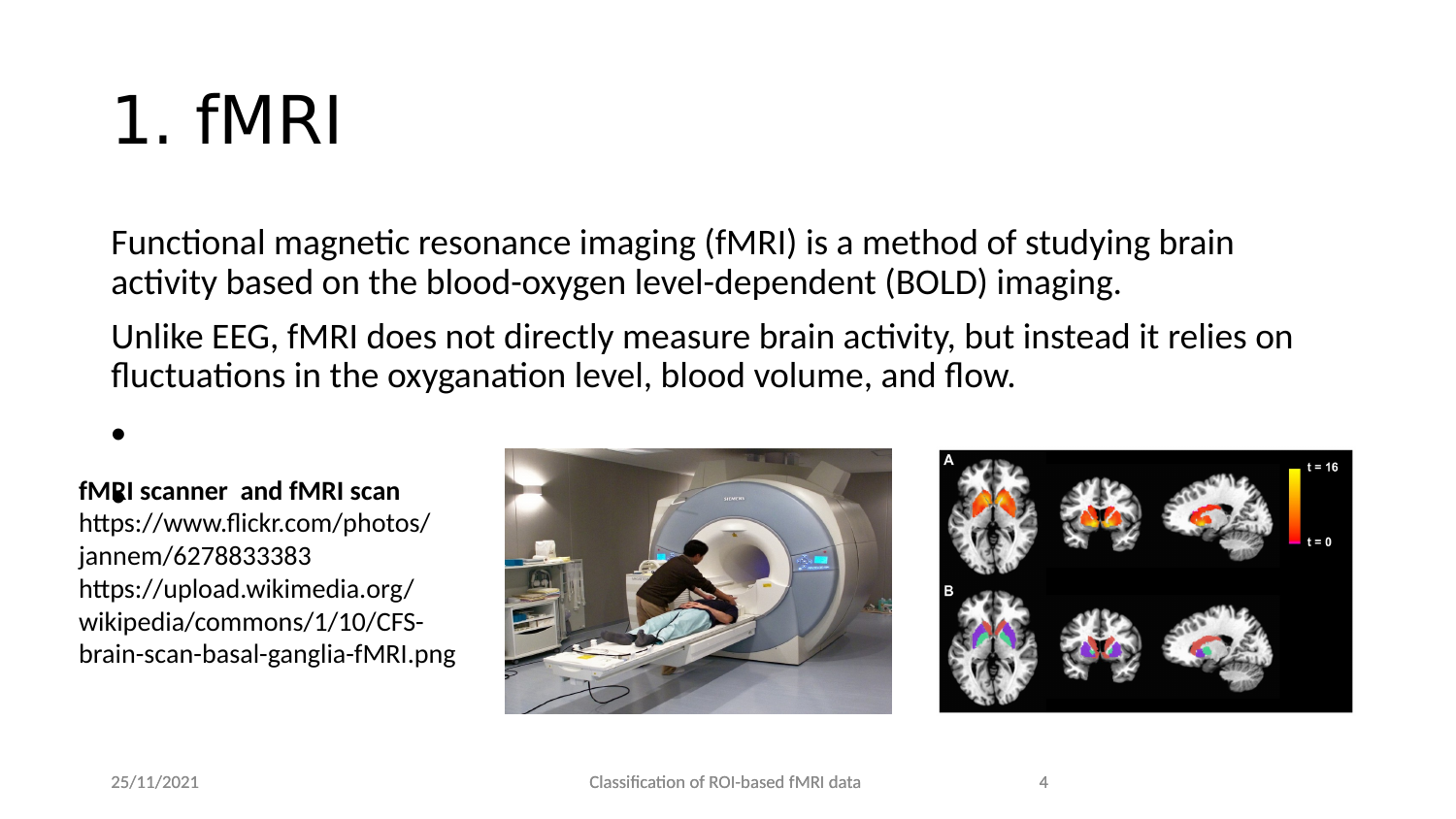#### 1.1 fMRI vs Electroencephalography (EEG)

| • Feature                     | $\cdot$ EEG                         | · fMRI                                                                        |  |  |
|-------------------------------|-------------------------------------|-------------------------------------------------------------------------------|--|--|
| • Temporal resolution<br>(TR) | $\bullet$ High $-$ in ms            | $\bullet$ Low – between 1 and<br>4 seconds on average<br>$(1.8s$ in our case) |  |  |
| • Spatial resolution          | • Low – in cm $\sqrt{3}$<br>(cubed) | • High – mm $\land$ 3 voxel<br>sizes                                          |  |  |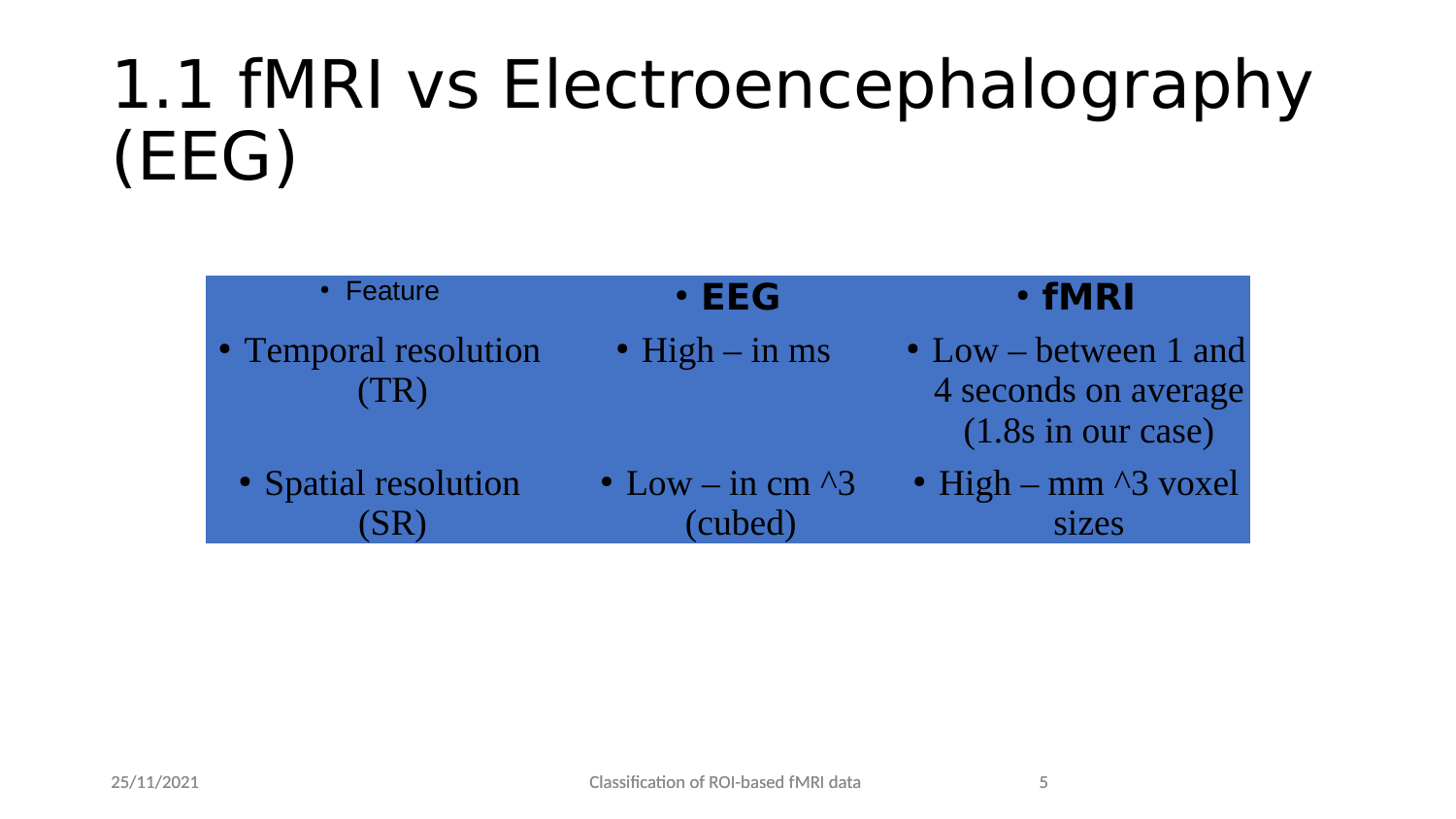#### 1.2. How can we extract time-series from fMRI data?

Each of the voxels conveys a numeric value. While there are millions of such data points, we can average them based on a specific schema.

The schema that was used for the study was the Automated Anatomical Labelling Atlas (AAL).

AAL divides brain into 116 anatomical regions of interest (ROIs), where each ROI represents a certain brain area.



AAL ROIs (prefrontal.org/blog/2008/05/brain -art-aal-patchwork)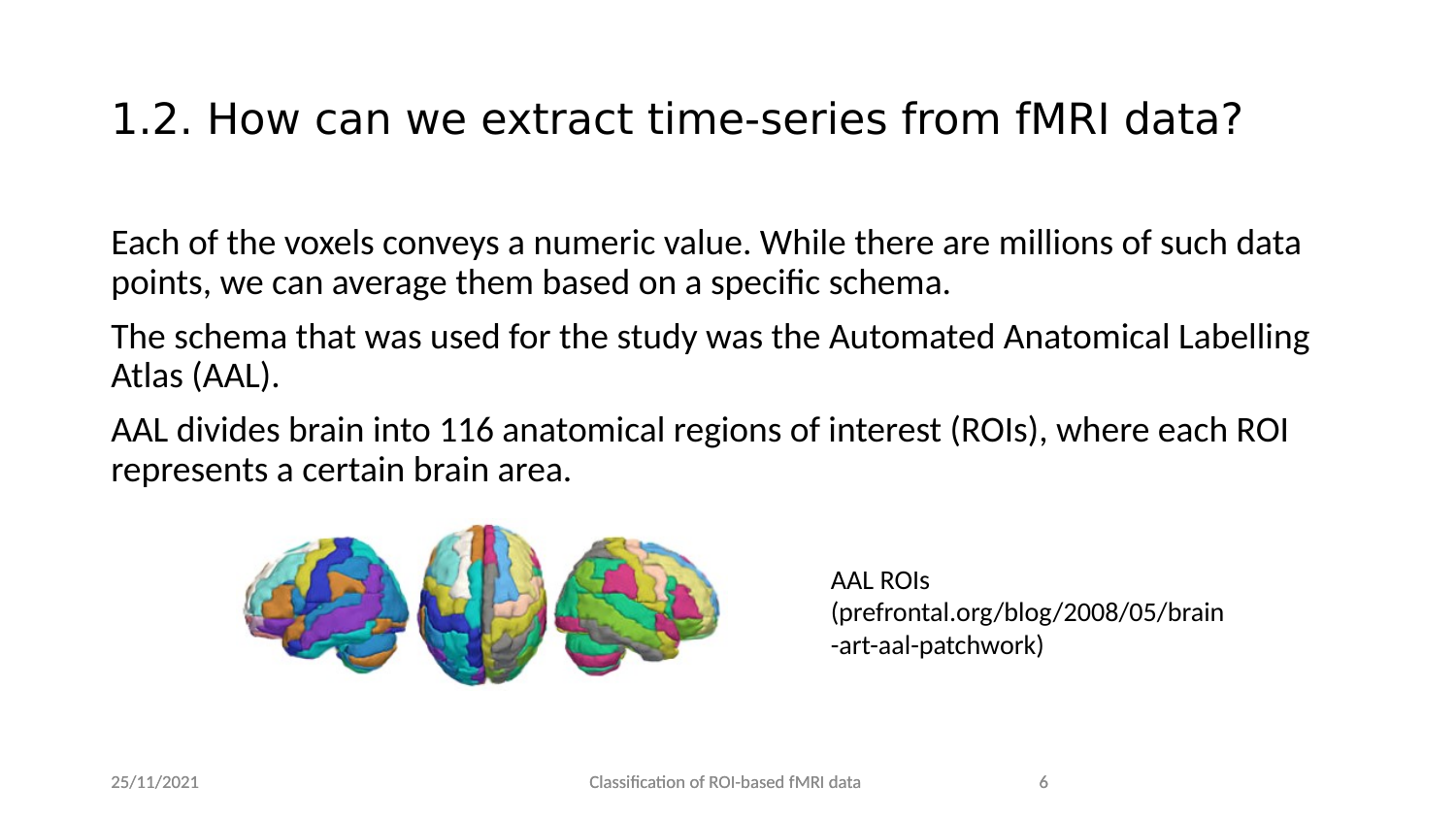#### 1.2. How can we extract time-series from fMRI data?

Having such split, we obtain a matrix of n\_steps  $*$  n\_ROIs.

For instance, if we took measurements every 1.8s for 15 minutes, that would result in roughly 500 ((15  $*$  60s) / 1.8s) steps and 116 ROIs for each of the steps.

We can track and compare changes for both time, and the ROIs.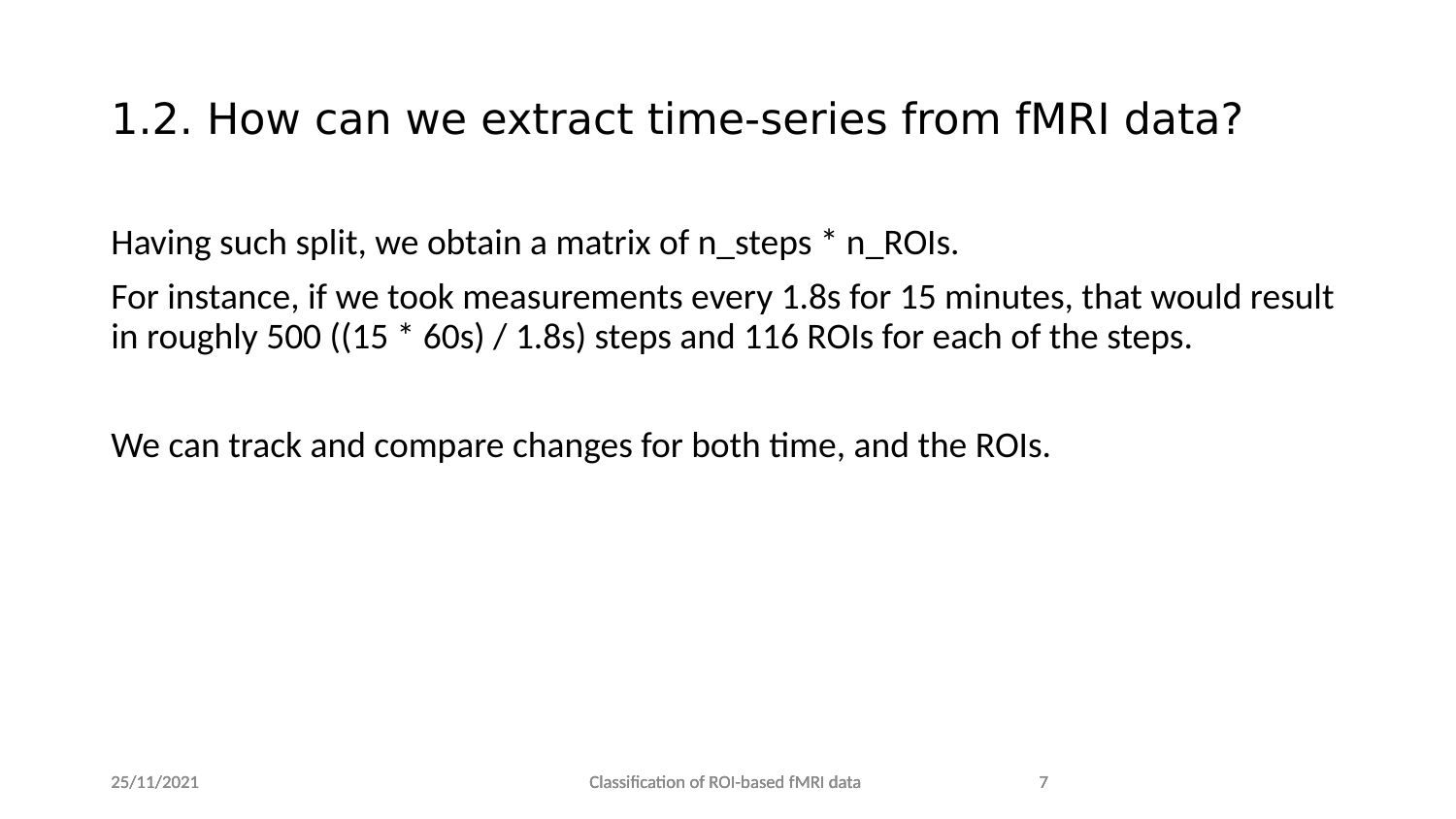#### 2. Short-term (working) memory experiment

Koryna Lewandowska et al. conducted a working memory experiment in which participants performed four experimental tasks twice - in the morning and in the evening.

They were asked to memorize sets of stimuli and to respond after a while if they had seen a particular set or not.

The researchers however, not only showed sets that could be easily told apart, but also sets that were very similar, but not the same to the previously shown (Lewandowska et al. 2017).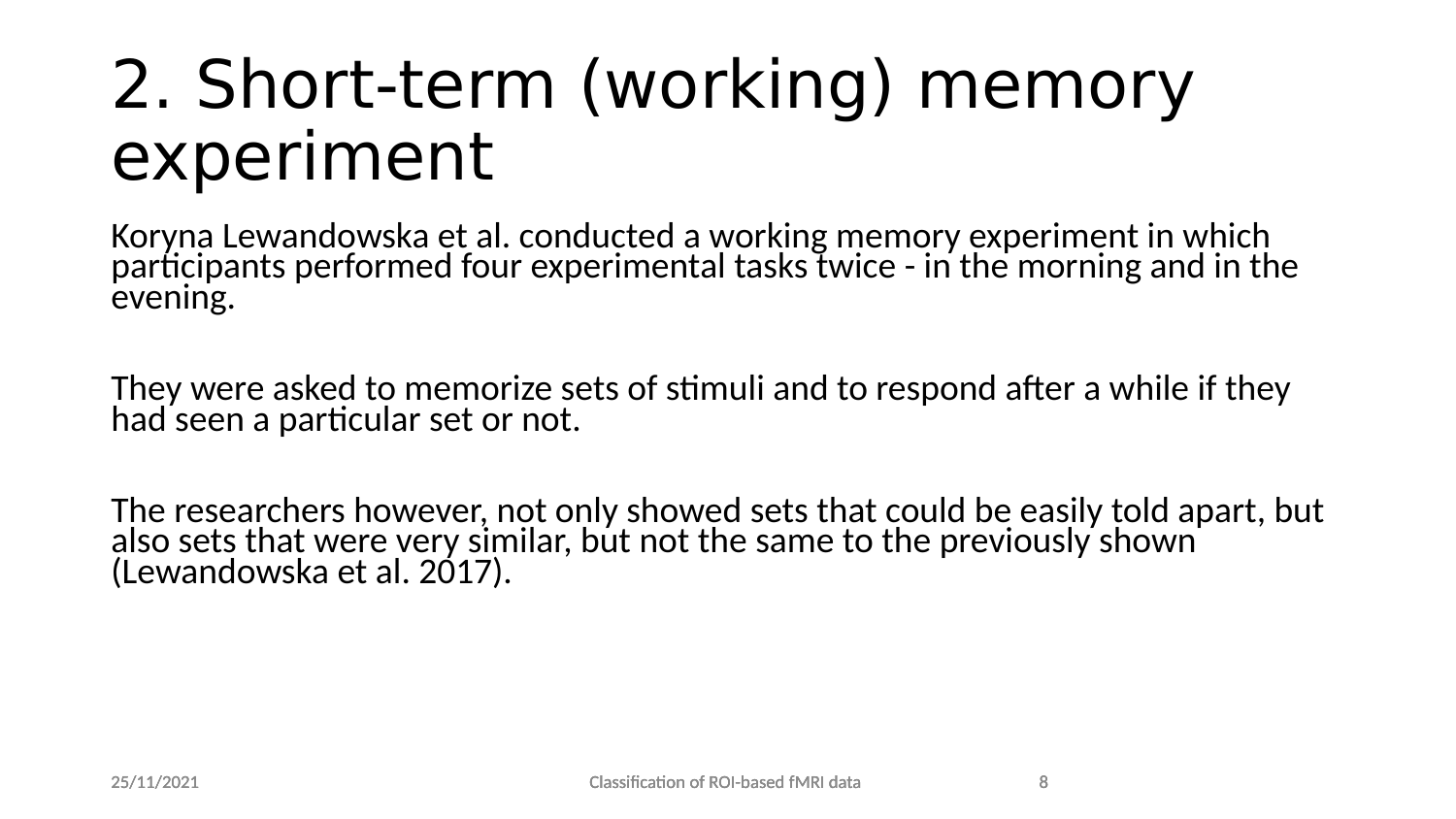

Examples of memory sets in semantic (A,B), phonological (C,D), global (E,F), and local (G,H) tasks (Lewandowska et al., 2017)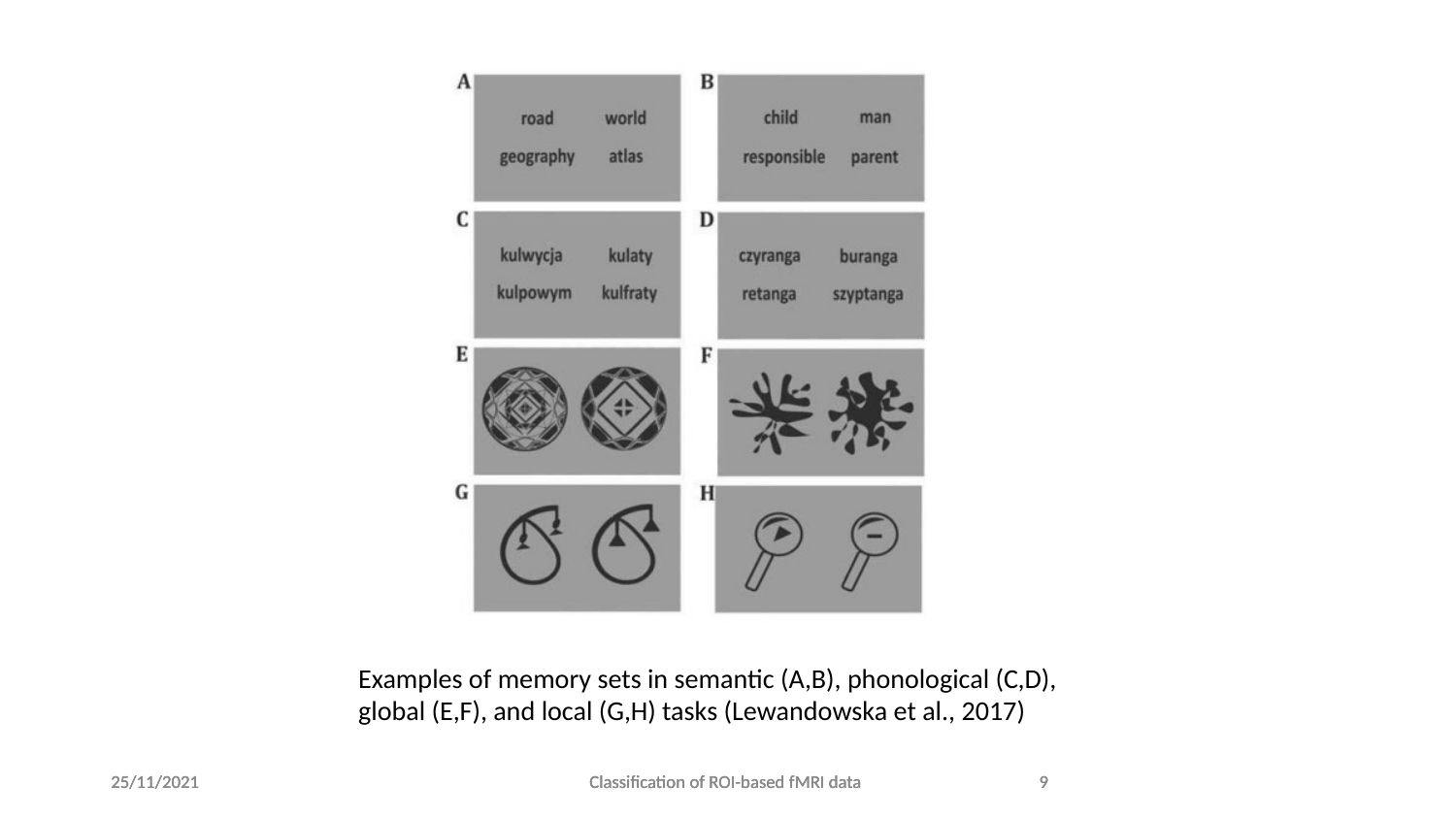

SEMantic and LOCal processing experiments (Lewandowska et al., 2017)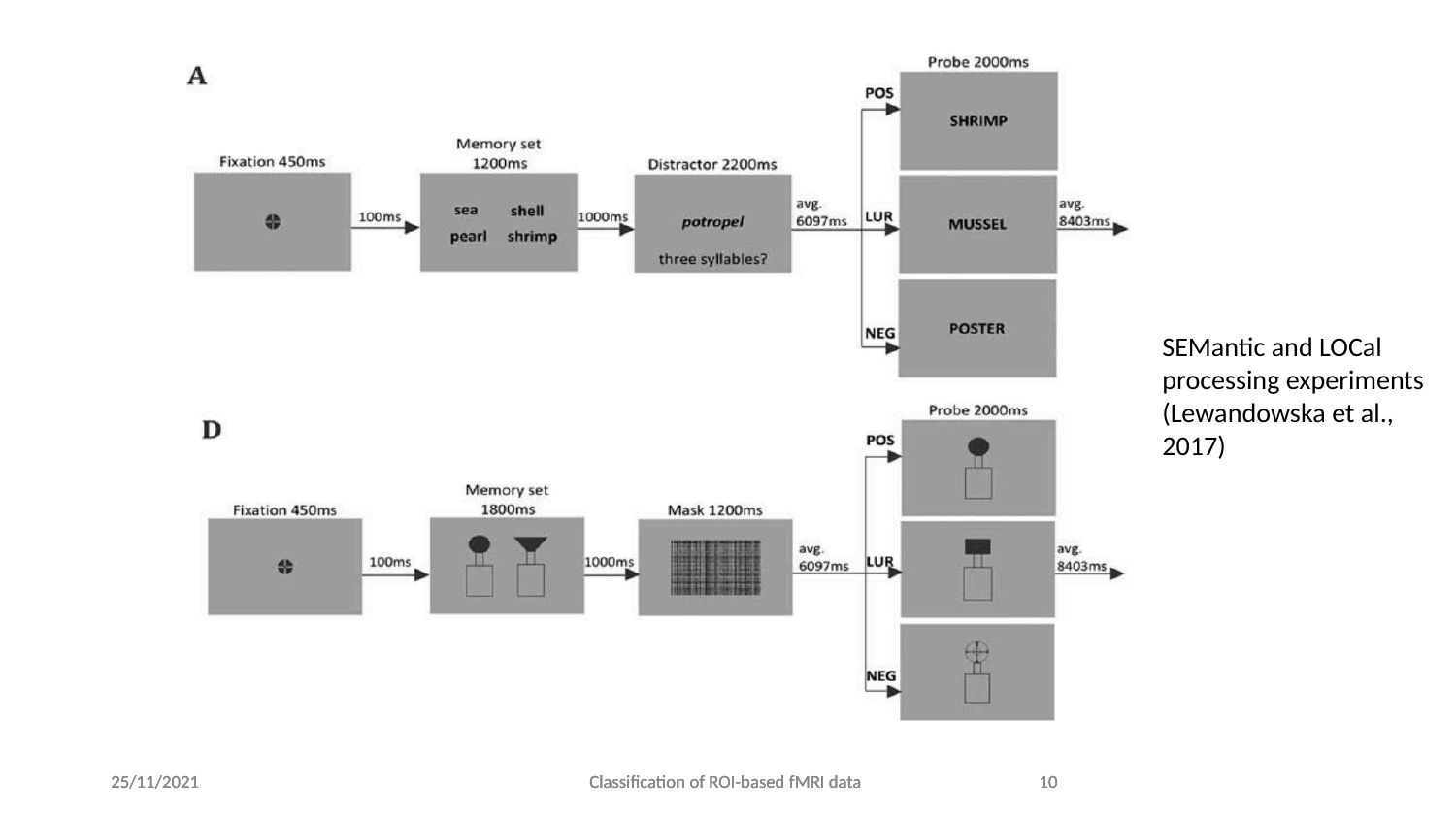## 2.1 Purpose of the experiment

- 1. Can time of the day affect someone's response?
- 2. How will the brain react to the "lures"? (Lewandowska, 2017)

3.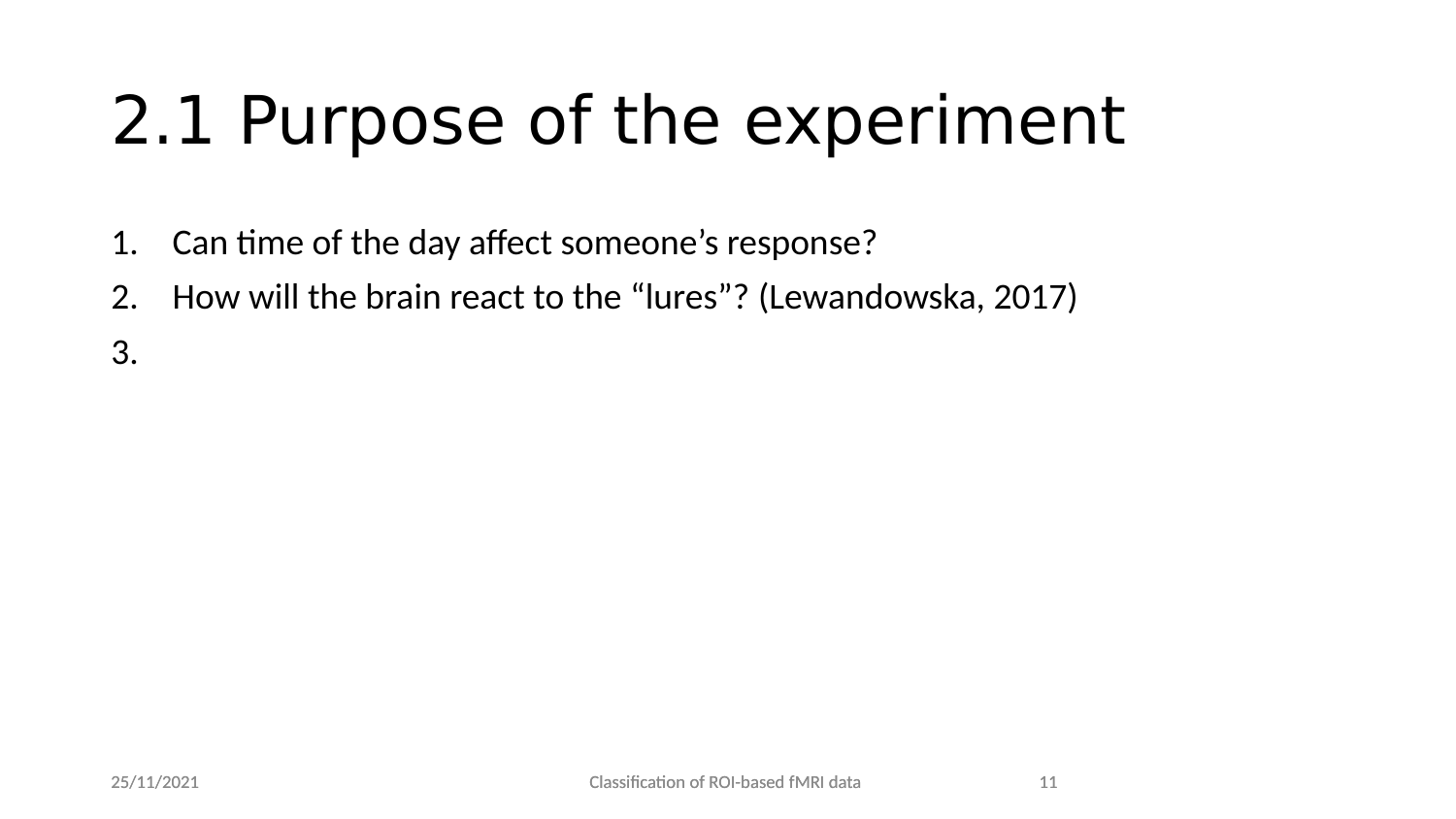### 2.2 Participants

Fifty-two paid volunteers participated in the study (38 females, age range: 20–35; mean ± SD: 23.96 ± 3.14 years). They were all non-smokers and drug-free, with no physical or psychiatric disorders.

Their sleep quality was controlled using the Pittsburgh Sleep Quality Index.

The group consisted of 18 morning-oriented and 34 evening-oriented participants, based on the morningness-eveningness questionnaire.

•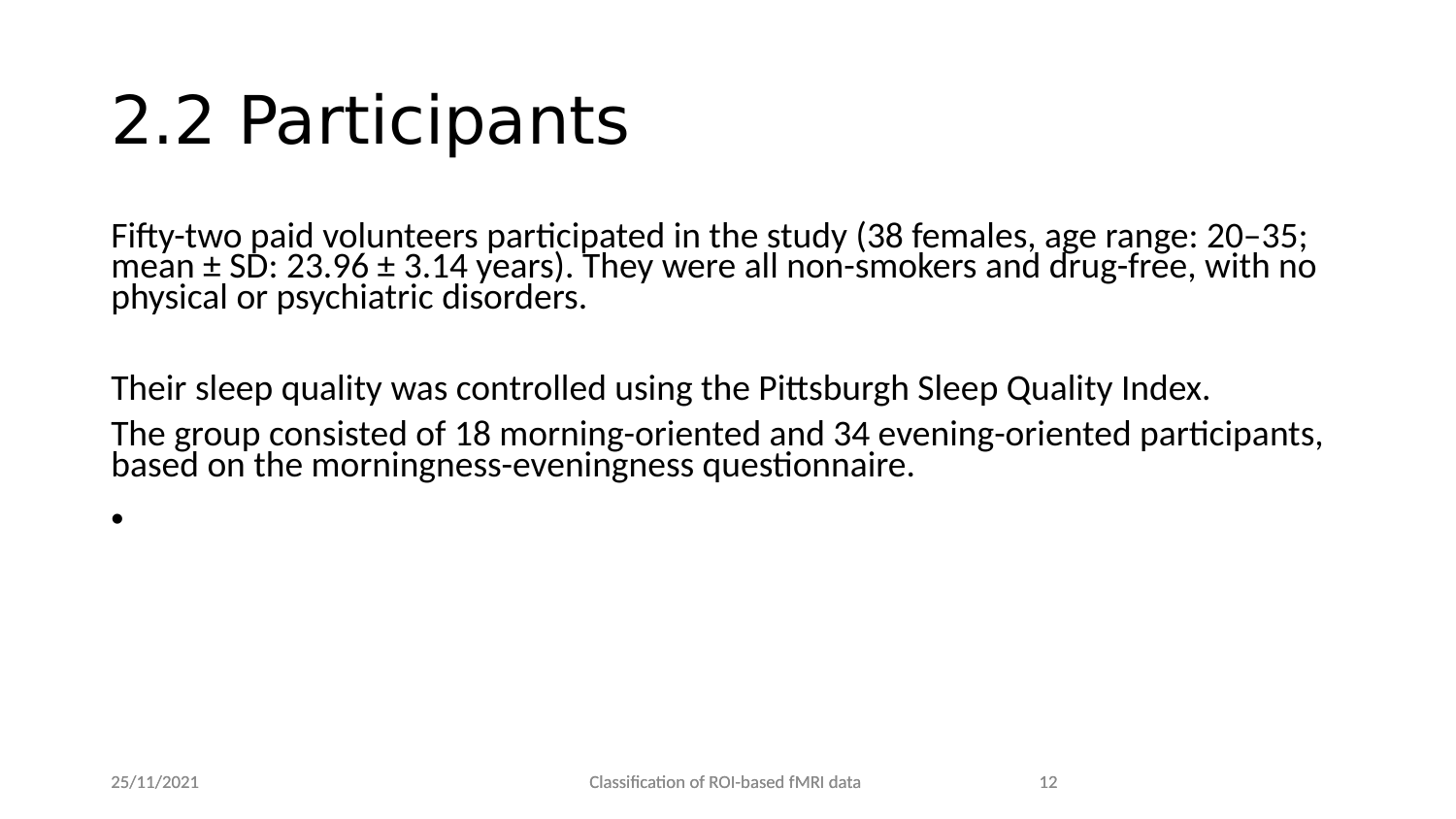# 2.2 Results of the experiment

1. Time of the day (TOD) strongly affects individual decision bias. Responses tend to be more liberal in the evening than in the morning.

2. The phenomenon is observable for all of the tasks (Lewandowska et al., 2017).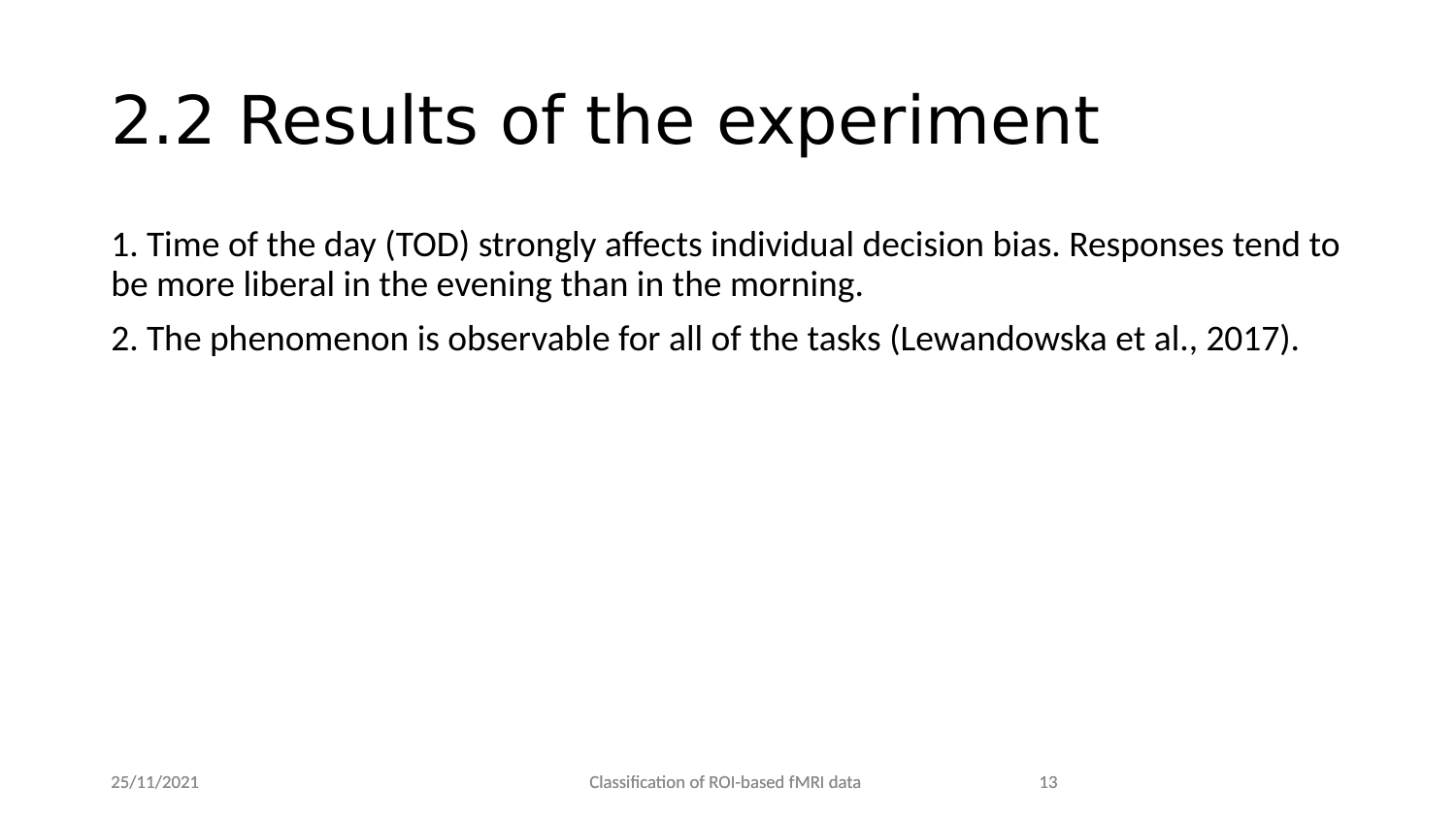# 3. fMRI signal classification study

- 1. What can we find in such fMRI data?
- 2. Can we tell those signals apart?
- 3. Which ROIs are the most significant?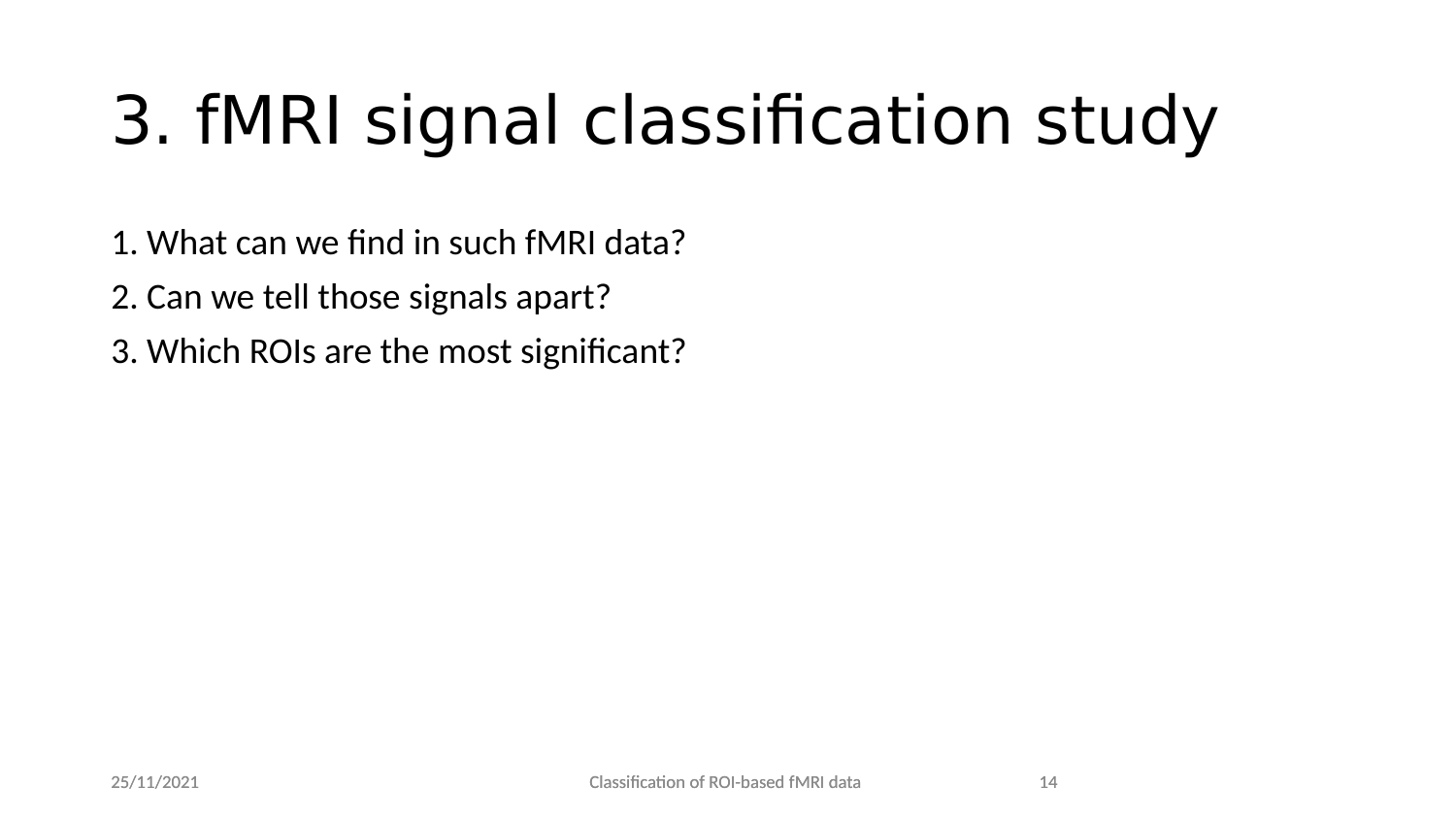# 3.1 Data split

Temporal resolution of 1.8s, 116 ROIs

1 x 116 array used with classical ML methods 6 x 116 matrix used with Neural Networks

**Encoding** – stage of learning **Retrieval** – stage of retrieving the information **Resting state (REST)** - subjects instructed to keep their eyes open, think of nothing, and not to fall asleep

Classification tests for both encoding and retrieval, with 2 to 5 classes (8 in total) Random split into 90% used for training and 10% for testing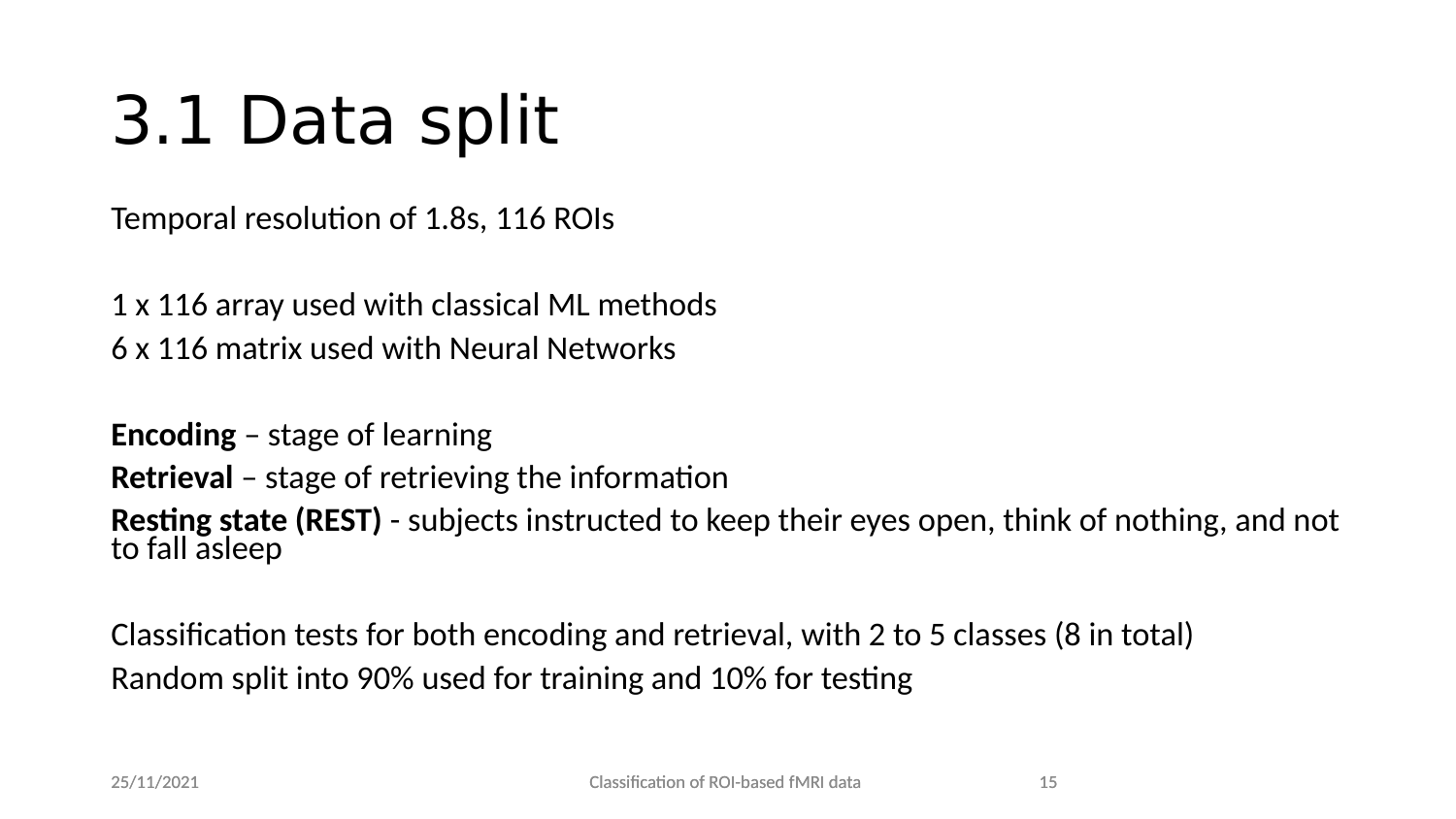### 3.2 Methods Used

#### **Classifiers**

**Quadratic Discriminant Analysis (QDA)** – a model which focuses on data distributions rather than creating conditional boundaries between the classes. It aims to find class which minimizes the quadratic discriminant function. It differs from LDA in that the covariance matrix need to be estimated separately for each class.

**Light Gradient Boosting Machine (LGBM)** – boosting algorithm which creates and combines multiple "weak" learners to form a "strong" one. The algorithm works by inspecting the results of one training phase to reduce errors in the following one. It does that by assigning more weight to spaces which are difficult to separate.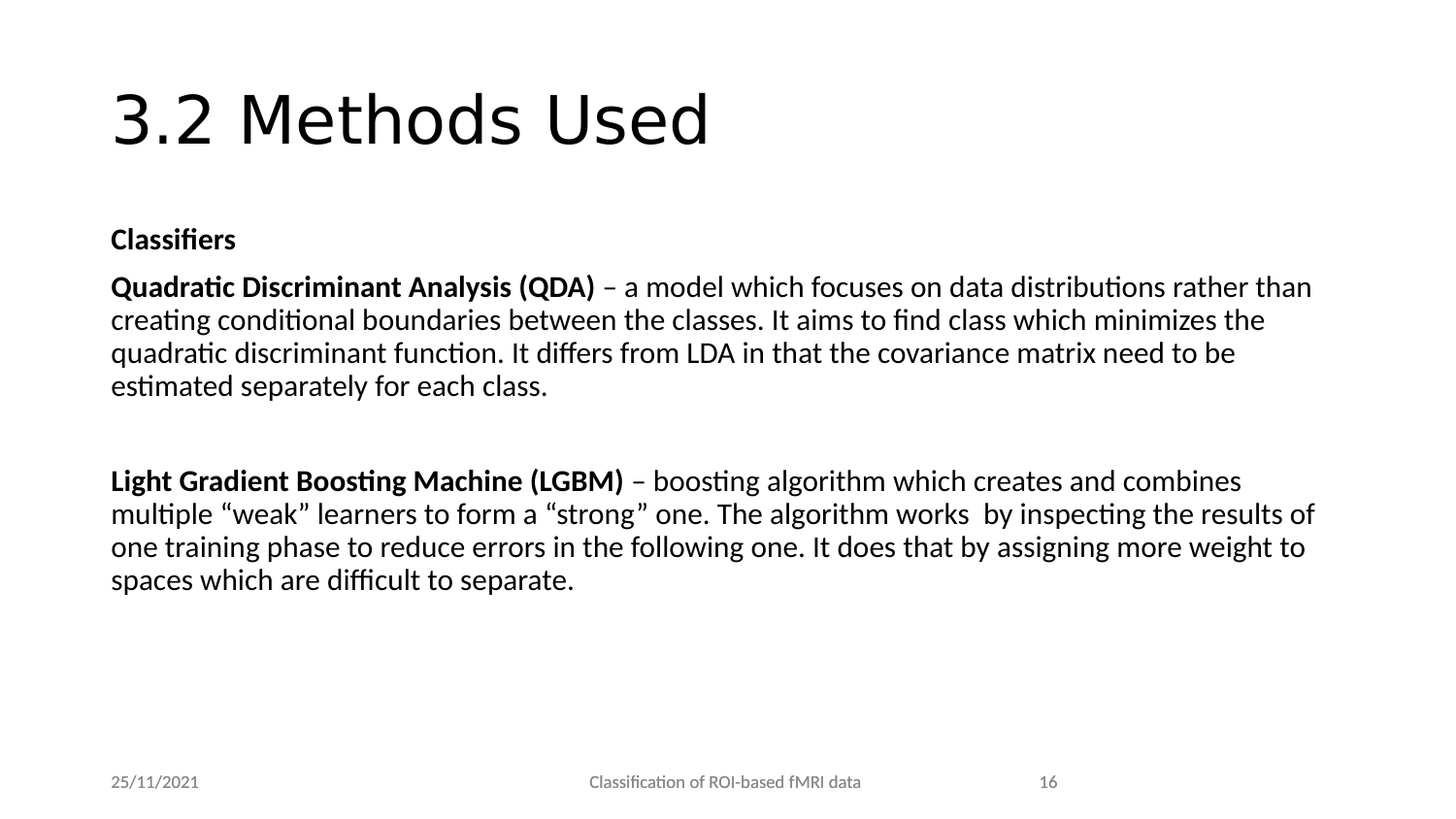### 3.2 Methods Used

#### **Fine-tuning**

Optuna – hyperparameter optimisation framework. It can automatically construct search spaces, to improve the algoritm fit.



Optuna hyperparameter tuning example https://optuna.readthedocs.io/en/v1.1.0/ tutorial/pruning.html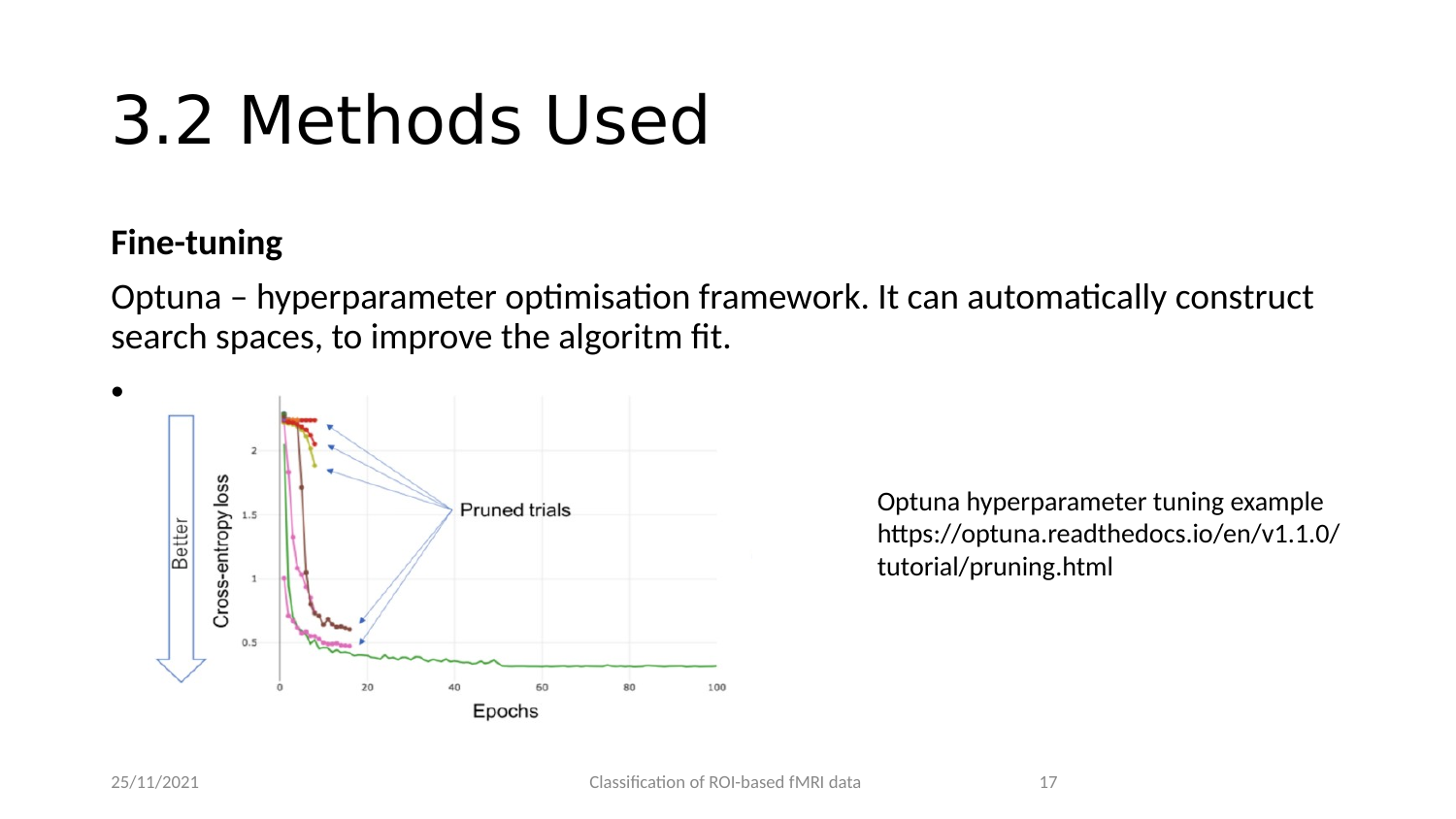### 3.3 Metrics

**Precision** – true positives / (true positives + false positives)

**Recall** – true positives / (true positives + false negatives)

**F1** – 2 \* (precision \* recall) / precision + recall

**Classifier fit time** – time for the algorithm to run the hyperparameter optimization and converge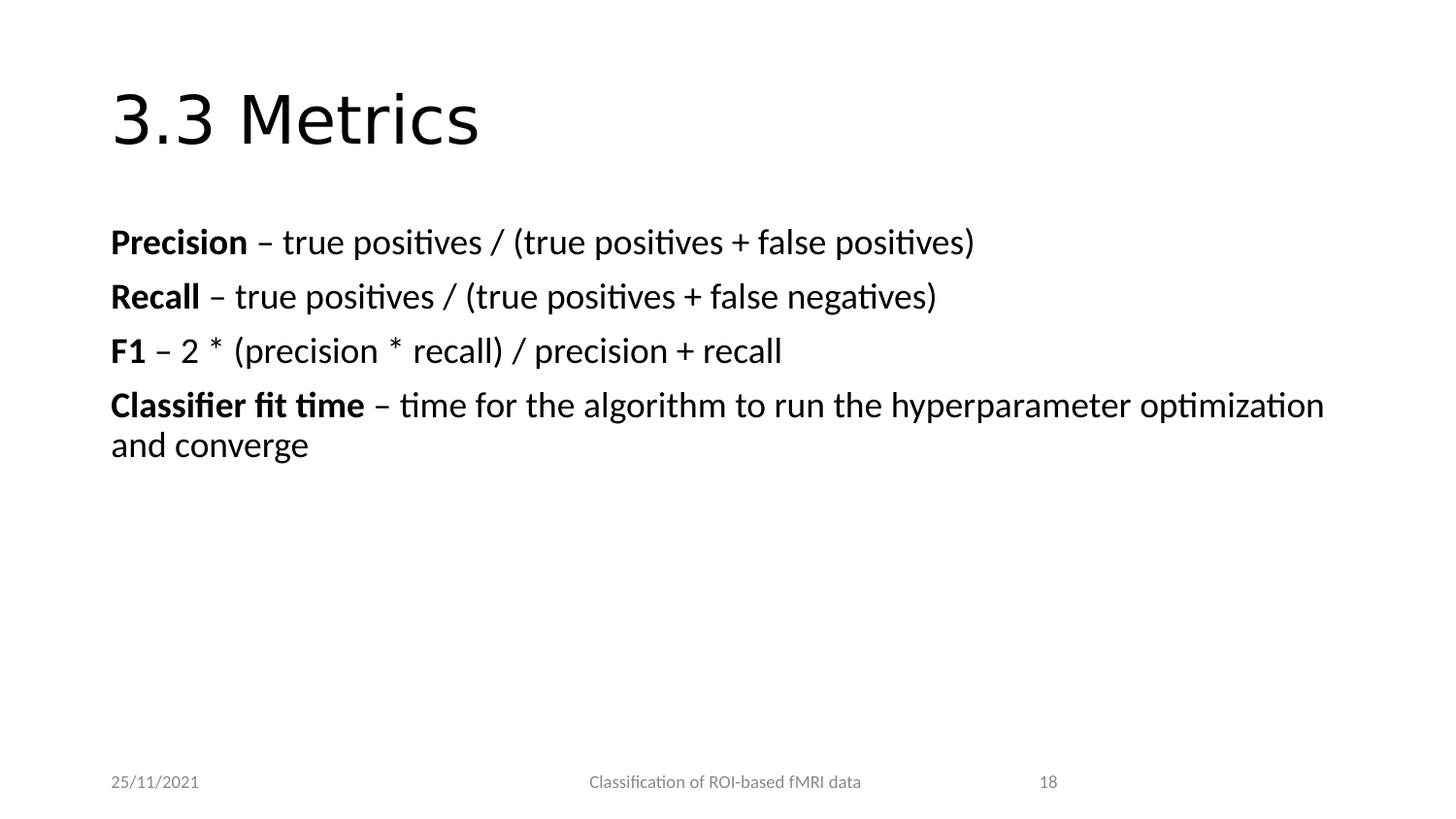### 3.4 Results

| <b>Experiment name</b> | <b>Component 1</b>  | Component 2 |            | Component 3   Component 4 | Component 5 |  |
|------------------------|---------------------|-------------|------------|---------------------------|-------------|--|
| ENC2                   | GLO, LOC            | SEM, PHO    |            |                           |             |  |
| ENC3                   | GLO, LOC            | SEM, PHO    | REST       |                           |             |  |
| ENC <sub>4</sub>       | GLO                 | LOC         | SEM        | PHO                       |             |  |
| ENC <sub>5</sub>       | GLO                 | LOC         | <b>SEM</b> | <b>PHO</b>                | <b>REST</b> |  |
| RET <sub>2</sub>       | GLO, LOC            | SEM, PHO    |            |                           |             |  |
| RET3                   | GLO, LOC            | SEM, PHO    | REST       |                           |             |  |
| RET <sub>4</sub>       | GLO                 | LOC         | SEM        | PHO                       |             |  |
| RET <sub>5</sub>       | <b>GLO</b><br>_____ | LOC         | <b>SEM</b> | <b>PHO</b>                | <b>REST</b> |  |

| Model                      | <b>Classifier Type</b> | ENC2  | ENC3  | ENC4  | ENC5  | RET2  | <b>RET3</b> 1 | - RET4 | RET5  |
|----------------------------|------------------------|-------|-------|-------|-------|-------|---------------|--------|-------|
| Ridge                      | Linear                 | 0.541 | 0.433 | 0.312 | 0.458 | 0.532 | 0.425         | 0.292  | 0.263 |
| <b>Logistic Regression</b> | Linear                 | 0.542 | 0.433 | 0.319 | 0.461 | 0.532 | 0.424         | 0.292  | 0.266 |
| <b>SGD Classifier</b>      | Linear                 | 0.521 | 0.440 | 0.242 | 0.428 | 0.504 | 0.394         | 0.288  | 0.249 |
| <b>Gaussian NB</b>         | Linear                 | 0.543 | 0.374 | 0.296 | 0.443 | 0.535 | 0.366         | 0.298  | 0.282 |
| Decision Tree              | Nonlinear              | 0.375 | 0.338 | 0.252 | 0.416 | 0.365 | 0.325         | 0.247  | 0.254 |
| <b>Random Forest</b>       | Nonlinear              | 0.447 | 0.436 | 0.368 | 0.506 | 0.444 | 0.428         | 0.373  | 0.409 |
| <b>LDA</b>                 | Linear                 | 0.541 | 0.432 | 0.317 | 0.460 | 0.532 | 0.425         | 0.293  | 0.266 |
| <b>QDA</b>                 | Nonlinear              | 0.608 | 0.498 | 0.404 | 0.531 | 0.594 | 0.480         | 0.394  | 0.405 |
| <b>LGBM</b>                | Nonlinear              | 0.580 | 0.520 | 0.368 | 0.498 | 0.580 | 0.514         | 0.354  | 0.387 |

F1 scores for each of the tasks and algorithms tested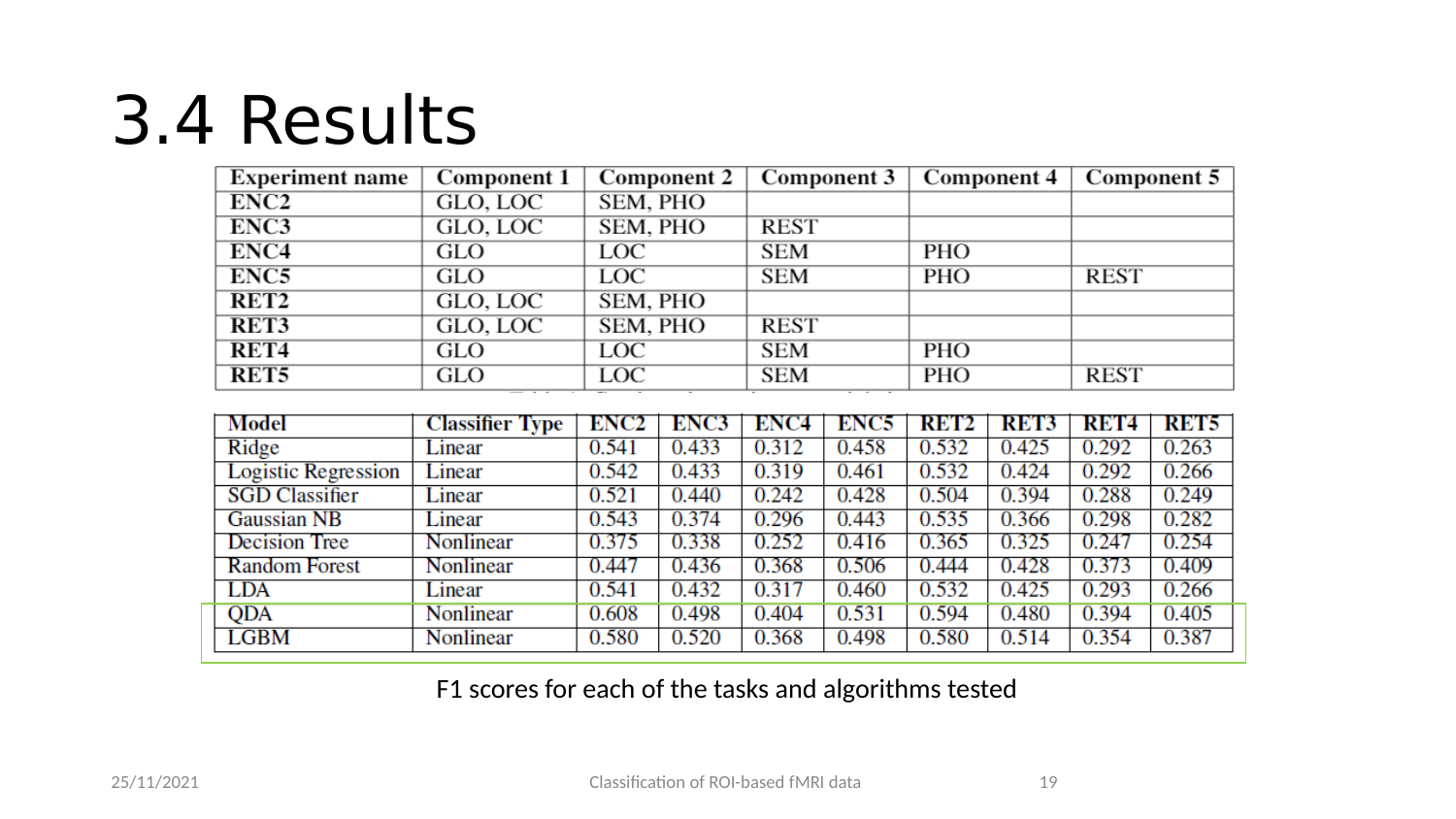### 3.5 Conclusions

1. It is possible to automatically differentiate between tasks using machine learning. Among the algorithms we have tested, best results were achieved with non-linear methods.

- 2. Some ROIs seem to be more important than others.
- 3. The accuracy does not necessarily decrease with classes.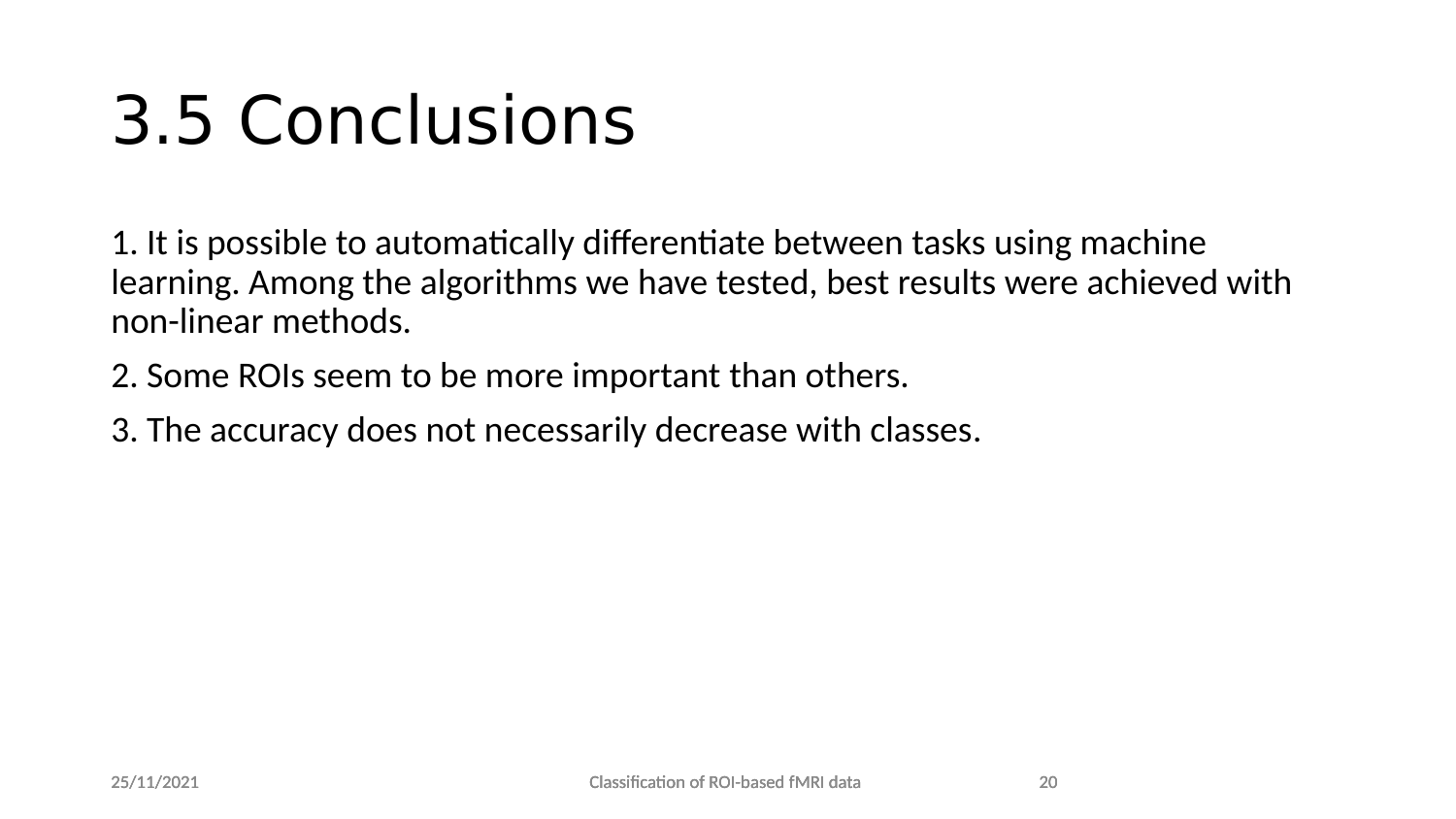#### 3.6 Future work

1. Predicting responders' response errors before they occur

2. Interpreting features that were distinguished as "important" by machine learning algorithms

3. Exploring correlations between such features and types of tasks / responses

•